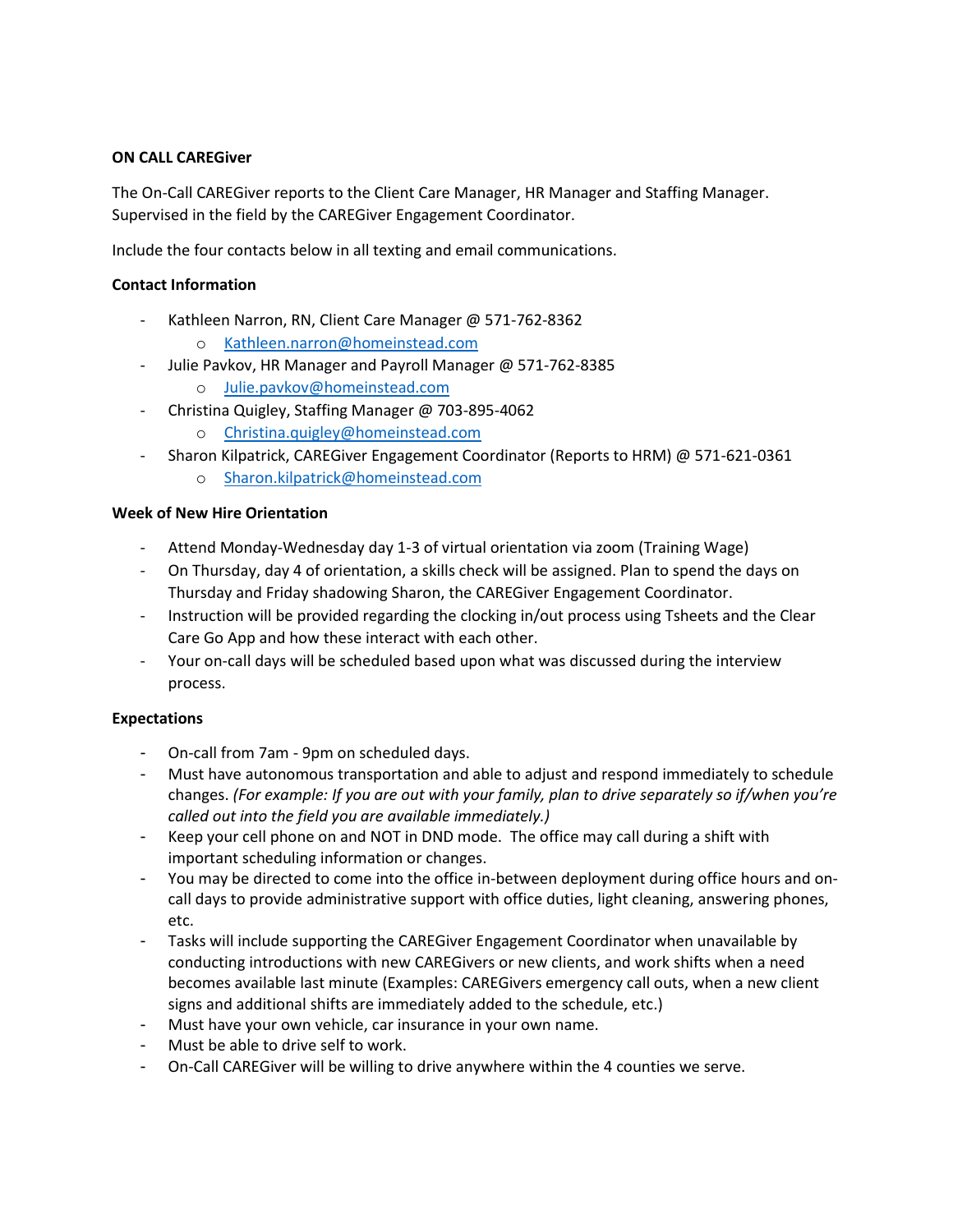# **Expectations (con't)**

- On-Call CAREGiver willing to serve males, females, clients who have pets such as dogs or cats, and smokers in addition to non-smokers.

### **Duties and Responsibilities**

- Assist clients with ambulation and mobility around the house or outside (doctor's appointments, walks etc.)
- Utilization of Hoyer Lifts and proficient in transfer of patients
- Assist clients with personal care and hygiene (bathing, bedridden clients, etc.)
- Plan and prepare meals with assistance from the clients (when they are able)
- Do the client's shopping or accompany them when they shop, or drive them to doctors appointments
- Perform light housekeeping duties that clients can't complete on their own
- Report any unusual incidents and act quickly and responsibly in cases of emergency

### **Reporting**

- Time off requests to your scheduled on call days must be communicated to the four contacts listed at the top of this resource sheet. This preference is through email and/or texting because of the nature of urgency. If it impacts the next 24 hours, please send these three managers a text.
- ON CALL availability must be from 7a-9p. In case of emergency, if your availability is impacted in the 7a-9p window, this MUST be communicated ASAP to all 4 contacts listed above as it impacts operations and payroll.
- Change of Availability forms are applicable to regular CAREGivers, not on call CAREGivers.

### **Clocking In and Out**

- **TSheets –** Clock in when you leave your house to head to a client and clock out when you return home from the client.
- **TSheets –** If running errands in-between shifts, clock out of Tsheets this is your personal time and the company will not compensate for this time.
- **TSheets –** If you forget to clock in/out of Tsheets or find you accidentally clocked back in and the clock ran into the next day, please add a note in Tsheets providing the correct clock in/out time and date. Not leaving an edited time frame leaves Payroll to estimate the correct time frame.
- **Clear Care Go App –** Clock in when you arrive at the client's home and when you leave the client's home. This app will also provide you with the client's address, their care assessment (MUST READ in advance for every shift).

### **COVID-19 Vaccination**

- On Call CAREGivers are required to receive a COVID vaccine as this will be a mandatory requirement of most clients and facilities you serve and will be assigned. Anyone opting to waive the COVID vaccination will not be eligible for this position but will currently be eligible for a standard CAREGiver position. Availability for clients and facilities will be severely limited in